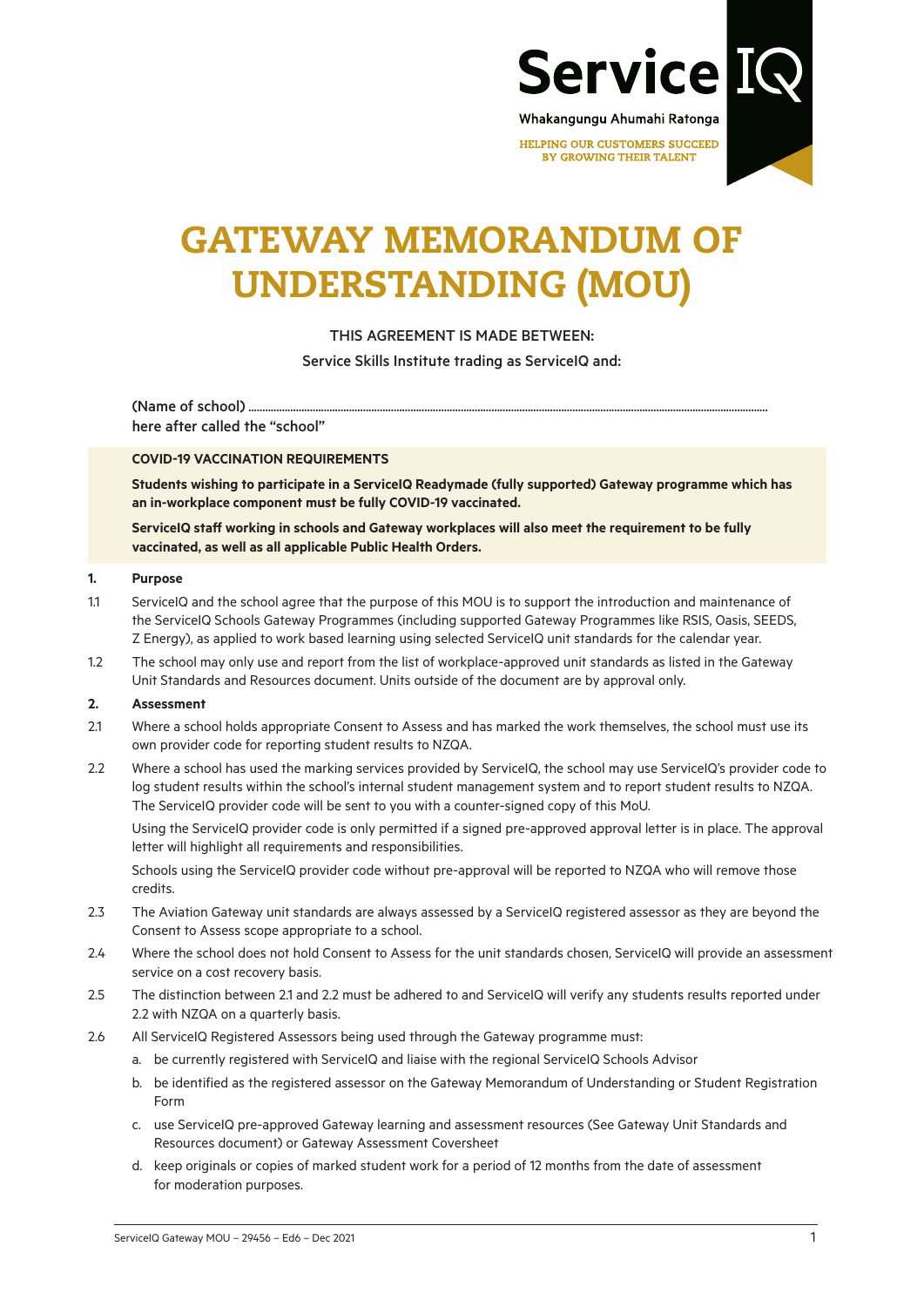## **3. Service Provision – School**

# **The school will:**

- 3.1 Submit to ServiceIQ a completed and signed MoU and student registration and unit standard order form/s.
- 3.2 Select and support students involved in the Gateway programme as per current Tertiary Education Commission (TEC) guidelines.
- 3.3 Accept responsibility at all times for the welfare and safety of students in a Gateway programme as per current TEC guidelines.
- 3.4 Ensure appropriate uniforms are provided as per current TEC guidelines and in accordance with the workplace's requirements.
- 3.6 In advance of the commencement of the programme, advise ServiceIQ, in writing, of the details of all students who are scheduled to be assessed by a ServiceIQ Registered Assessor including a list of unit standards/ programme title, full name, date of birth and National Student Number (NSN) of the student.
- 3.7 Ensure that assessors use only ServiceIQ pre-approved learning (where available) and assessment material for all workplace learning and assessment (See Gateway Unit Standards and Resources document).
- 3.8 Ensure that if the school's Teacher or Gateway Coordinator is used for training and assessment they meet ServiceIQ's Consent and Moderation Requirements.
- 3.9 Ensure all verifiers understand their responsibilities and requirements towards the student.
- 3.10 Take responsibility for checking that the unit standard results have appeared on the student's NZQA Record of Achievement and must provide a NZQA copy of this when requesting Certificates of Achievement from ServiceIQ.

# **4. Service Provision – ServiceIQ**

### **ServiceIQ will:**

- 4.1 return a signed copy of the MoU to the school.
- 4.2 allow the school to use ServiceIQ's provider code for the agreed unit standards (as per section 1.2 of this agreement) enabling the achieved unit standard credits to be reported against the students NCEA results only with a signed MoU in place.
- 4.3 provide the school with pre-moderated assessment material and marking services where applicable.
- 4.4 enforce non-compliance use of the provider code by notifying NZQA who will remove the reported credits.

# **5. Financial Arrangements**

- 5.1 ServiceIQ takes responsibility for financial arrangements by invoicing the school for resource and marking costs where applicable.
- 5.2 The school will be responsible for all assessor costs, NZQA hook-on and credit reporting fees, and the payment for ServiceIQ learning and assessment material and certificates.

# **6. Delivery of Training and Verification**

- 6.1 The school is responsible for placing the student within a suitable workplace within the appropriate service sector; Hospitality, Aviation, Tourism, Travel or Retail Supply Chain.
- 6.2 The Workplace will be responsible for verification and delivery of the workplace component of the training plan. A Workplace Assessor registered with ServiceIQ may carry out the assessment of student competency.
- 6.3 Aviation, Tourism, Travel and Retail assessments, where required, may be posted to ServiceIQ to be marked.
- 6.3 ServiceIQ Gateway resource material must be purchased and used for all ServiceIQ Gateway unit standards. Evidence verification is required for assessment of student competency.
- 6.4 The school must keep records of student work for moderation purposes. Internal Moderation to ensure marking consistency is the responsibility of the school. Annual External Moderation sampling by ServiceIQ is a process for checking that assessment decisions have been made consistently across New Zealand.

### Signed for and on behalf of: **The School:**

### Name of school: ......